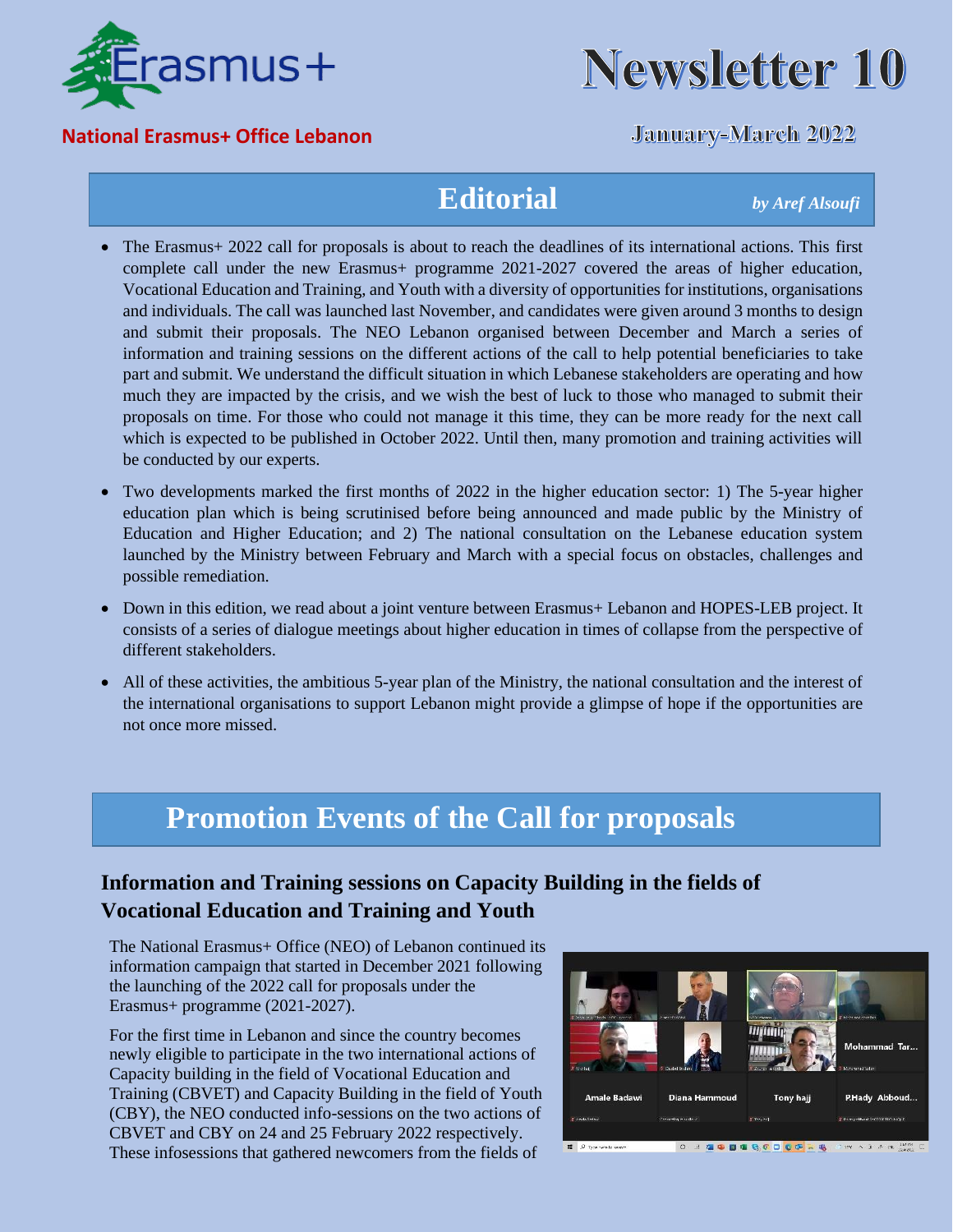VET and Youth organisations in Lebanon were an opportunity to present an overview of Lebanon's participation in the Erasmus+ since 2015. The participants were able to learn about CBVET and CBY actions, receive trainings on how to search for partners, get familiar with the Portal dedicated to submit proposals and connect with potential partners from Lebanon.

For more information and useful resources: Infosession on CBVET: [http://erasmusplus](http://erasmusplus-lebanon.org/event/12529)[lebanon.org/event/12529](http://erasmusplus-lebanon.org/event/12529)

Infosession on CBY: [http://erasmusplus](http://erasmusplus-lebanon.org/event/12557)[lebanon.org/event/12557](http://erasmusplus-lebanon.org/event/12557)



All international opportunities under Erasmus+ can be found at: [https://erasmus](https://erasmus-plus.ec.europa.eu/opportunities/accessing-erasmus-opportunities-from-outside-the-eu)[plus.ec.europa.eu/opportunities/accessing-erasmus-opportunities-from-outside-the-eu](https://erasmus-plus.ec.europa.eu/opportunities/accessing-erasmus-opportunities-from-outside-the-eu)

# **Local Events: Joint effort with HOPES-LEB project**

#### **Higher Education in times of collapse**

**HOPES-LEB** (Higher and Further Education Opportunities and Perspectives for Syrians and vulnerable youth in Lebanon) project in partnership with the **National Erasmus+ Office of Lebanon** has launched the first two dialogues of the series of stakeholder meetings addressing **"Higher Education in times of collapse".**

The first dialogue on the perspective of higher and further education institutions was conducted virtually on 20 January 2022 and attended by more than 100 participants and speakers including the Director General of Higher Education-per interim, Mr. Fadi Yarak; Higher Education focal point at the Delegation of the European Union to Lebanon, Ms. Orla Colclough; President of the Lebanese University, Dr. Bassam Badran; Provost of the Lebanese International University, Dr. Ali Tarabay; Deputy Provost of the American University of Beirut, Professor Lina Choueiri;



Rector of the Saint Joseph University of Beirut and President of the Universities Association of Lebanon, Father Salim Daccache; Director General of Technical and Vocational Education, Dr. Hanady Berri represented by Mr. Houssam El Hajj.

The second dialogue which looked at the subject from the perspective of project implementers and organisations was conducted on 17 March 2022 in presence of about 70 participants. In this dialogue, presentations were delivered on main challenges encountered during implementation, possible applied mitigation measures and lessons learned by 5 project representatives: Professor Veronique Kazpard, a coordinator at the International Relations Office of the Lebanese University; Dr. Sobhi Abou Chahine, Dean of Student Affairs at Beirut Arab University; Dr. Rima Mattar Deputy President for International Affairs and Global Initiatives at the Holy Spirit University of Kaslik; Samer Sfeir, Executive Director of shareQ NGO/ProAbled; Assem



Chreif, co-founder and head of programmes of the Lebanese Organization for Studies and Trainings (LOST)

These two dialogues brought together professionals and academics, representatives of institutions and organisations and project implementers. The aim is to discuss the current situation of HE sector, the challenges faced in light of the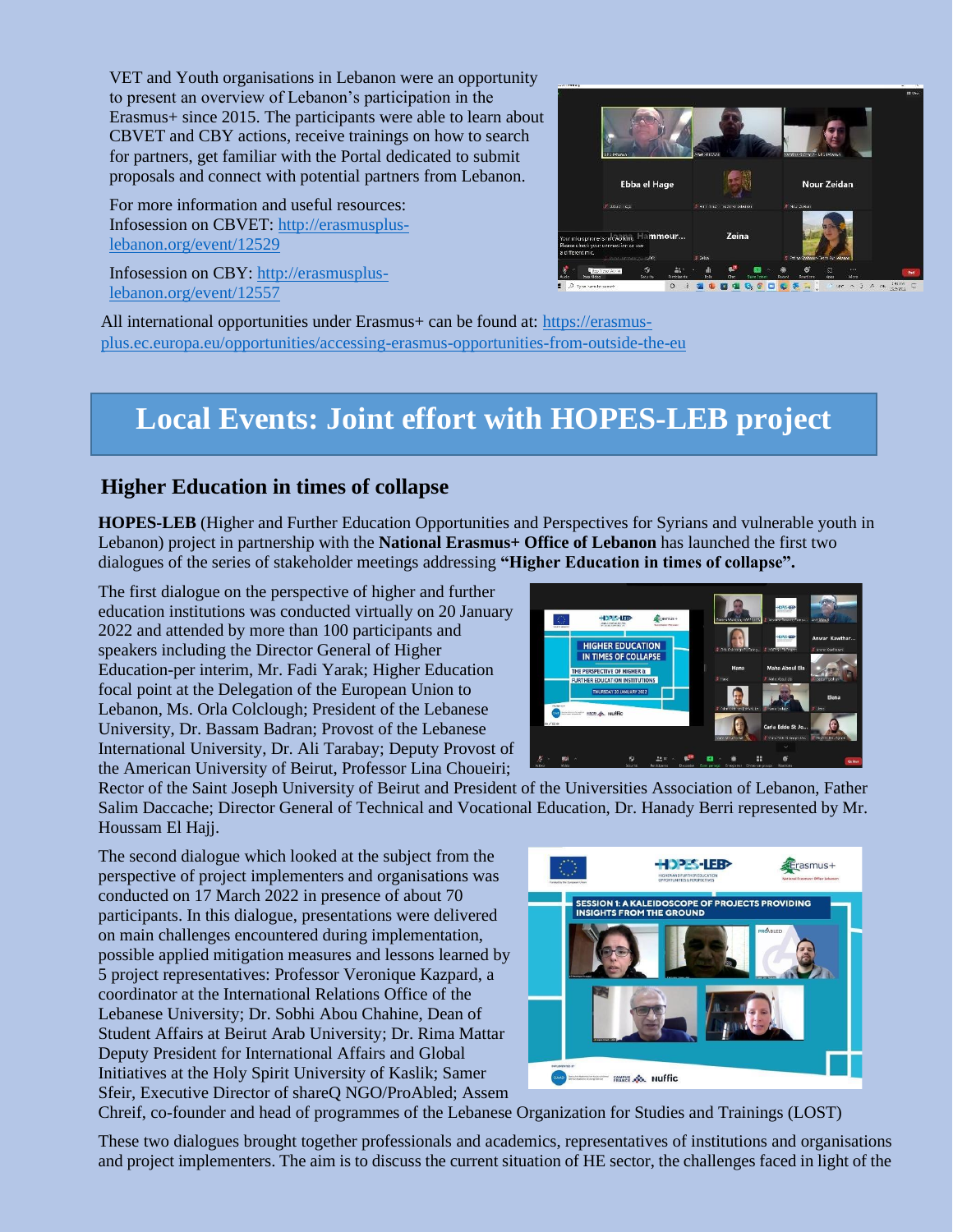multiple crises in the country, their approach as institutions, organisations and project implementers to mitigate the impact of these challenges, and their suggestions for future mitigation measures.

The third meeting of this series of dialogues will look at the perspective of the students and planned to take place on 6 May 2022.

Based on a better understanding of the perspectives of the different stakeholders, the initiative aims to develop recommendations which will help relevant stakeholders and policy makers to address the situation accordingly.

For your reference[: https://www.hopes-madad.org/](https://www.hopes-madad.org/) For enquiries you can contact the organisers at: [lebanon@hopes-madad.org](mailto:lebanon@hopes-madad.org) or [neo@erasmusplus-lebanon.org](mailto:neo@erasmusplus-lebanon.org)

### **Capacity Building in HE (CBHE) Projects News**

#### **Workshop by CBHE project DeCAIR**



In the framework of the Erasmus+ CBHE project DeCAIR (Developing Curricula for Artificial Intelligence and Robotics), a workshop was organised on 2 March 2022 about "Collaboration with Industry and Community".

The project DeCAIR is coordinated by the University of Jordan and includes from Lebanon the Lebanese University and Beirut Arab University and from Jordan the University of Science and Technology and Tafila Technical University. It includes 5 other partners from Greece, Spain, Italy and Germany.

This workshop was an opportunity for the National Erasmus+ Office of Lebanon to present the impact of the EU funded projects, particularly CBHE projects on the higher education sector in Lebanon. This workshop gathered more than 60 participants from academic and socio-economic sector to discuss the collaboration between industry and academia and discuss sustainable approaches to this collaboration.

For further information about the project:<http://decair.ju.edu.jo/Home.aspx>

For your reference, the National Impact study by NEO Lebanon: [http://erasmusplus](http://erasmusplus-lebanon.org/sites/default/files/documents/LB%20National%20Impact%20Study.pdf)[lebanon.org/sites/default/files/documents/LB%20National%20Impact%20Study.pdf](http://erasmusplus-lebanon.org/sites/default/files/documents/LB%20National%20Impact%20Study.pdf) 

#### **Webinar by CBHE project EduBioMed**

The CBHE project EduBioMed (Capacity Building for Education and Applied Research in Mediterranean UNESCO's Biosphere Reserves) organised on 31 January 2022 a webinar on the Tools for Education and Research in and on Mediterranean Biosphere Reserves.

EduBioMed is a multi-country project. It involves from Lebanon: USJ, AUB and the Association for the Protection of Jabal Moussa. It involves other partners from Morocco, Spain, France in addition to UNIMED.

NEO Lebanon participated and helped disseminating this event to its relevant contacts at a large scale. The webinar aims at presenting some important tools



developed by the project and open resources for Education & Research in Med Biosphere reserves. The webinar was attended by Noeline Raondry Rakotoarisoa, the UNESCO-MAB secretary in addition to the project officer from the EU Commssion, and a number of representatives from international NGOs active in the field of Biosphere Reserves.